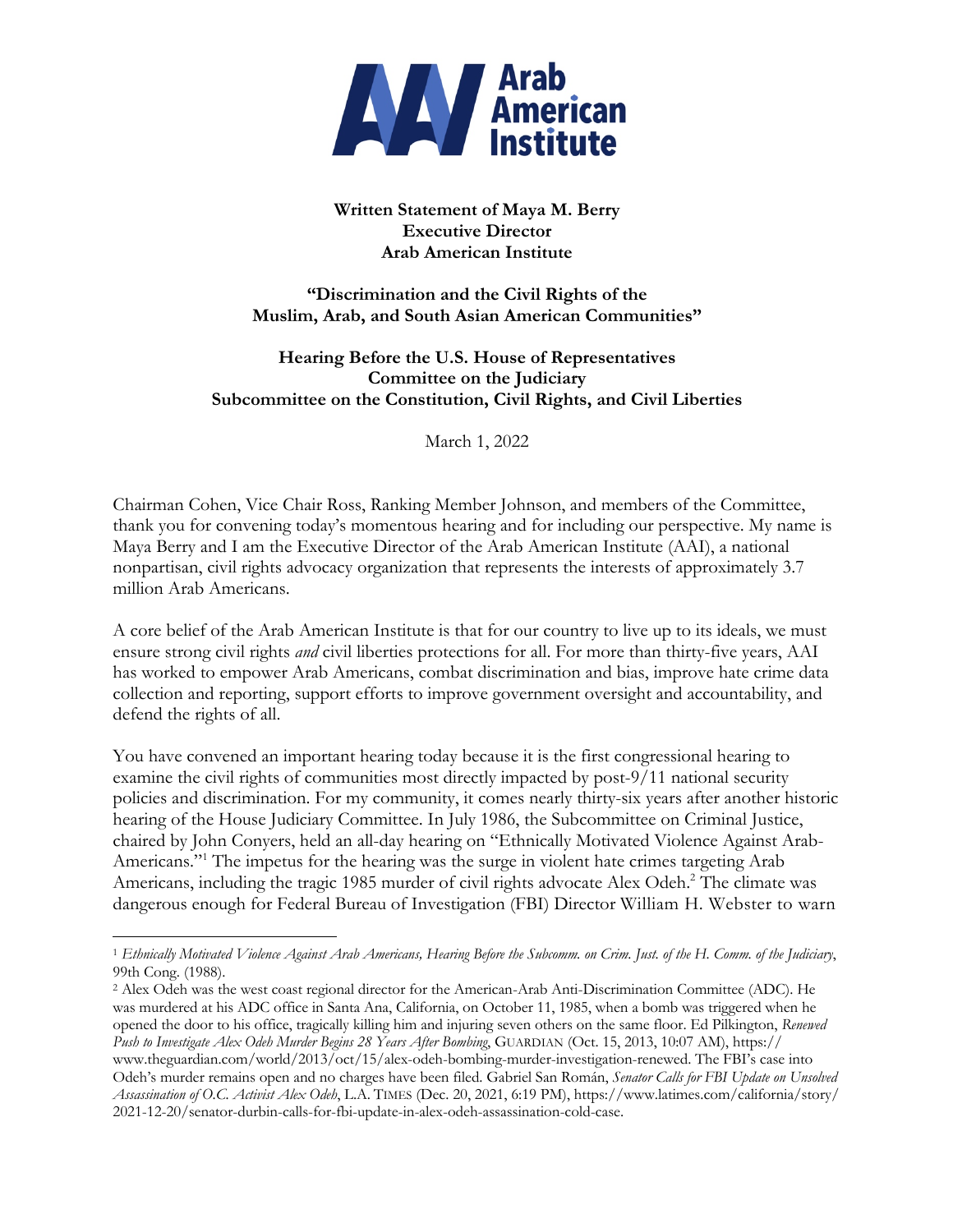"that Arab individuals or those supporting of Arab points of view have come within the zone of danger."<sup>3</sup> The importance of a hearing providing congressional oversight for a particular community targeted by violence is clear, but the hearing would also go on to serve as one of the key drivers for the passage of the Hate Crime Statistics Act of 1990.<sup>4</sup>

Among the witnesses who testified at the 1986 hearing was AAI co-founder and President, Dr. James Zogby. His testimony provided concrete examples of the "zone of danger" brought on by a "multi-pronged campaign, the components of which have varied in form and intensity, ranging from vilification and defamation of individual Arab Americans to acts of violence against leaders and institutions."<sup>5</sup> This campaign of targeting what FBI Director Webster called "Arab points of view" was in reference to Arab Americans and others who were expressing support for Palestinian human rights. It is important to note at this time that the specifics of the rights being targeted then and discussed here in this testimony are not about raising foreign policy issues for the sake of discussing American foreign policy. That is another hearing for another time. In the context of this testimony and the discussion of the empowerment of Arab Americans, the issue is about the domestic implications of advocating for Palestinian human rights. And while there have been many negative implications, they have in no way diminished the commitment of Arab Americans to the issue. To be clear, though their right to support Palestinian human rights is undeniable, it has come at a cost—from being blacklisted by some mainstream American Jewish organizations or pro-Israel groups, <sup>6</sup> to being surveilled by their government, to becoming victims of hate crimes. A central importance of the 1986 hearing was that it allowed Arab Americans to explain these threats to the community's well-being and power in the context of exclusion and to seek a remedy.

In the leadup to the hearing, the *New York Times* described it as a briefing on "Arab 'McCarthyism,'" citing an interview in which Zogby referred to the attempted suppression of Arab Americans' political activities as the "new McCarthyism."7 To advocates working to protect Arab American civil rights, the connection between the active political exclusion of the community and its ability to protect itself from hate crimes was both evident and experienced daily.<sup>8</sup> The Arab American witnesses, and the American Muslim witnesses who also testified at the hearing, from civil rights advocates to members of Congress to hate crime victims directly impacted, made a compelling case for necessary protections—and the rejection of the campaign to silence them.

At the very time this campaign of delegitimization and exclusion was underway, government agencies tasked with protecting constitutional rights, including the FBI, were unjustly surveilling

<sup>3</sup> Philip Shenon, *F.B.I. Chief Warns Arabs of Danger*, N.Y. TIMES (Dec. 11, 1985), https://www.nytimes.com/1985/ 12/11/us/fbi-chief-warns-arabs-of-danger.html.

<sup>4</sup> *See* LEGISLATIVE HISTORY OF THE HATE CRIME STATISTICS ACT 3 (1990).

<sup>5</sup> *Ethnically Motivated Violence Against Arab Americans, Hearing Before the Subcomm. on Crim. Just. of the H. Comm. of the Judiciary*, 99th Cong. 129-140 (1986) (statement of Dr. James Zogby, Executive Director, Arab American Institute).

<sup>6</sup> Among the tactics employed by several organizations was the publishing of dossiers on leading Arab American advocates. Based on surveillance and intelligence gathering, the reports were published under different titles by different organizations and distributed as a tool for effective pro-Israel advocacy. *See, e.g.*, Jim McGee, *Jewish Group's Tactics Investigated*, WASH. POST (Oct. 19, 1993), https://www.washingtonpost.com/archive/politics/1993/10/19/jewishgroups-tactics-investigated/96daef6a-a325-4a8a-ba09-da211fc1ba8a (describing 1975 Anti-Defamation League report). <sup>7</sup> Wayne King & Warren Weaver Jr, *BRIEFING; On Arab 'McCarthyism*,*'* N.Y. TIMES (July 10, 1986), https://

www.nytimes.com/1986/07/10/us/briefing-on-arab-mccarthyism.html.<br><sup>8</sup> Dr. James Zogby and Helen Hatab Samhan coined the phrase "political exclusion" to describe these dynamics. Arab Am. Inst., The Politics of Exclusion: A Report on Arab-Baiting in the 1986 Elections (1987); *see also* Helen Hatab Samhan, *Politics and Exclusion: The Arab American Experience*, 17 J. PALESTINIAN STUD. 11 (1987).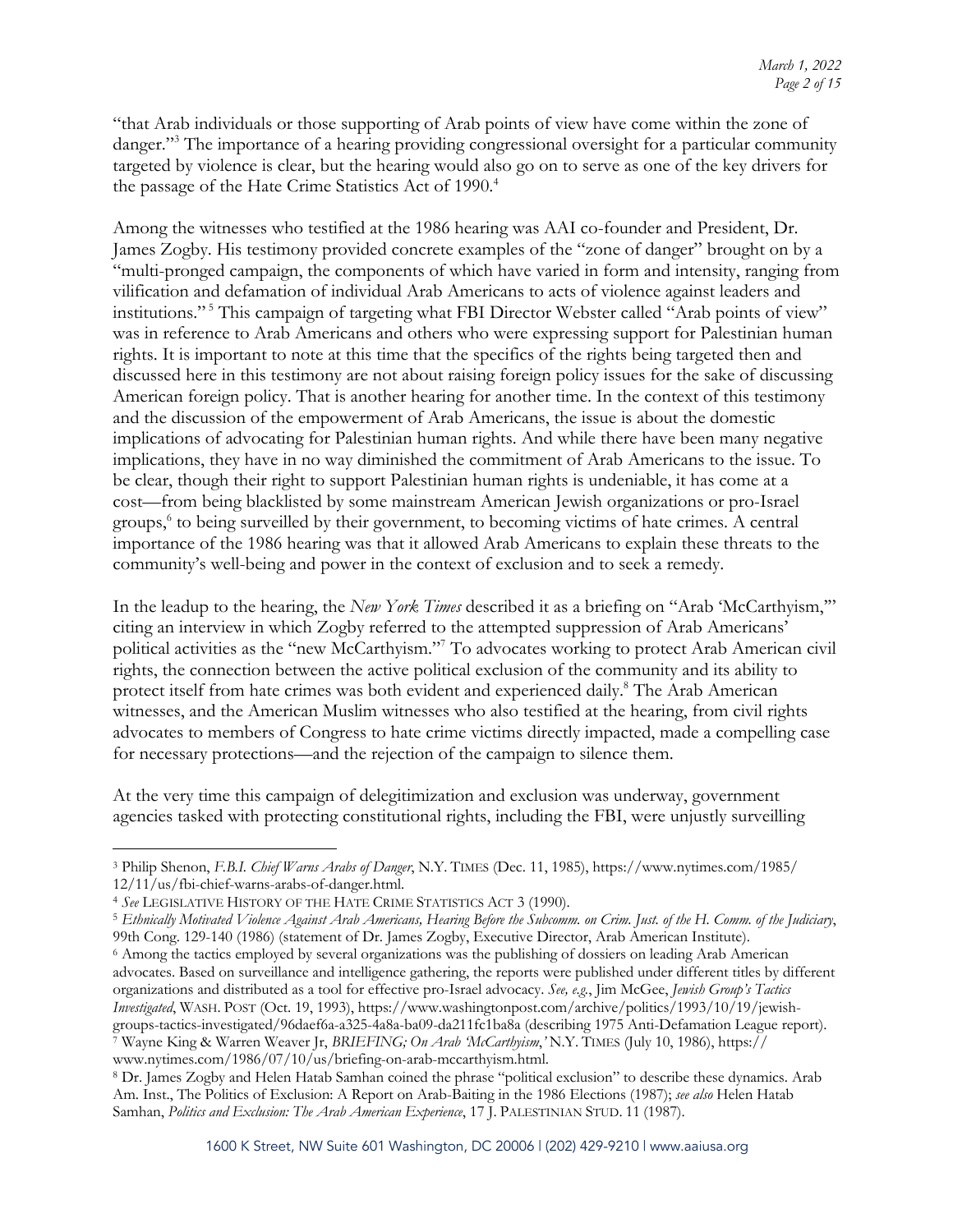Arab Americans. This context is necessary for understanding the anti-Arab animus that informed public perceptions and government policies both before *and* after the terrorist attacks of September 11.

#### **Securitized Communities**

The federal government has justified counterterrorism and other law enforcement practices in the name of national security for what is a seemingly endless "war on terror."9 In the process, the government has viewed specific communities, including Arab Americans and American Muslims, as a threat to national security and in so doing, has securitized their relationship. The government's view of Arab Americans through the lens of national security contributes to framing the community as merely a means of mitigating external threats, instead of a community deserving of service and protection as any other group of Americans.

While not an attempt at a comprehensive list, the following are select examples of government and law-enforcement policies that have targeted Arab Americans (and in some cases, American Muslims and South Asian Americans) or viewed them through a securitized lens. You will note throughout there are references to events in other parts of the world completely unrelated to our community here at home. Though they bear no connection to us, these events have had a direct impact on how we are treated by some of our fellow Americans and our government. We note it as the backlash effect, and it's manifested in ways that include an increase in discrimination, hate crimes, and government profiling. In each of these cases, government or law-enforcement policies can be seen as facilitating discrimination rather than functioning as policies of a state actor obligated to safeguard and defend the rights of its citizens.

• In the wake of the killing of Israeli athletes in a terrorist attack at the 1972 Munich Olympics, the Nixon Administration created the surveillance program known as Operation Boulder. <sup>10</sup> The program sought to silence Arab and Arab American voices within the United States through investigation, surveillance, and harassment.<sup>11</sup> It "specifically targeted Arabs with U.S. citizenship, resident aliens of Arab descent, non-Arab Americans sympathetic to Arab causes, as well as the relatives, neighbors, friends, and employers of Arab individuals."<sup>12</sup> Operation Boulder officially ended in 1975 after it was deemed "not worth it" by law enforcement, though its demise would be announced in a major media outlet as "A Plan to Screen Terrorists Ends."<sup>13</sup>

<sup>9</sup> On September 20, 2001, President George W. Bush told a joint session of Congress that "[o]ur war on terror begins with al-Qaeda, but it does not end there. It will not end until every terrorist group of global reach has been found, stopped and defeated." *Text: President Bush Addresses the Nation*, WASH. POST (Sept. 20, 2001), https:// www.washingtonpost.com/wp-srv/nation/specials/attacked/transcripts/bushaddress\_092001.html.

<sup>10</sup> Pamela E. Pennock, *From 1967 to Operation Boulder: The Erosion of Arab Americans' Civil Liberties in the 1970s*, 40 ARAB STUD. Q. 41, 41-42 (2018).

<sup>11</sup> Nadine Naber, *Introduction: Arab Americans and U.S. Racial Formations*, *in* RACE AND ARAB AMERICANS BEFORE AND AFTER 9/11: FROM INVISIBLE CITIZENS TO VISIBLE SUBJECTS 1, 34 (Amaney Jamal & Nadine Naber eds., 2008) (2008). <sup>12</sup> *Id.*

<sup>13</sup> *A Plan to Screen Terrorist Ends*, N.Y. TIMES (Apr. 24, 1975), https://www.nytimes.com/1975/04/24/archives/a-planto-screen-terrorists-ends-us-project-to-block-arabs-was-not.html.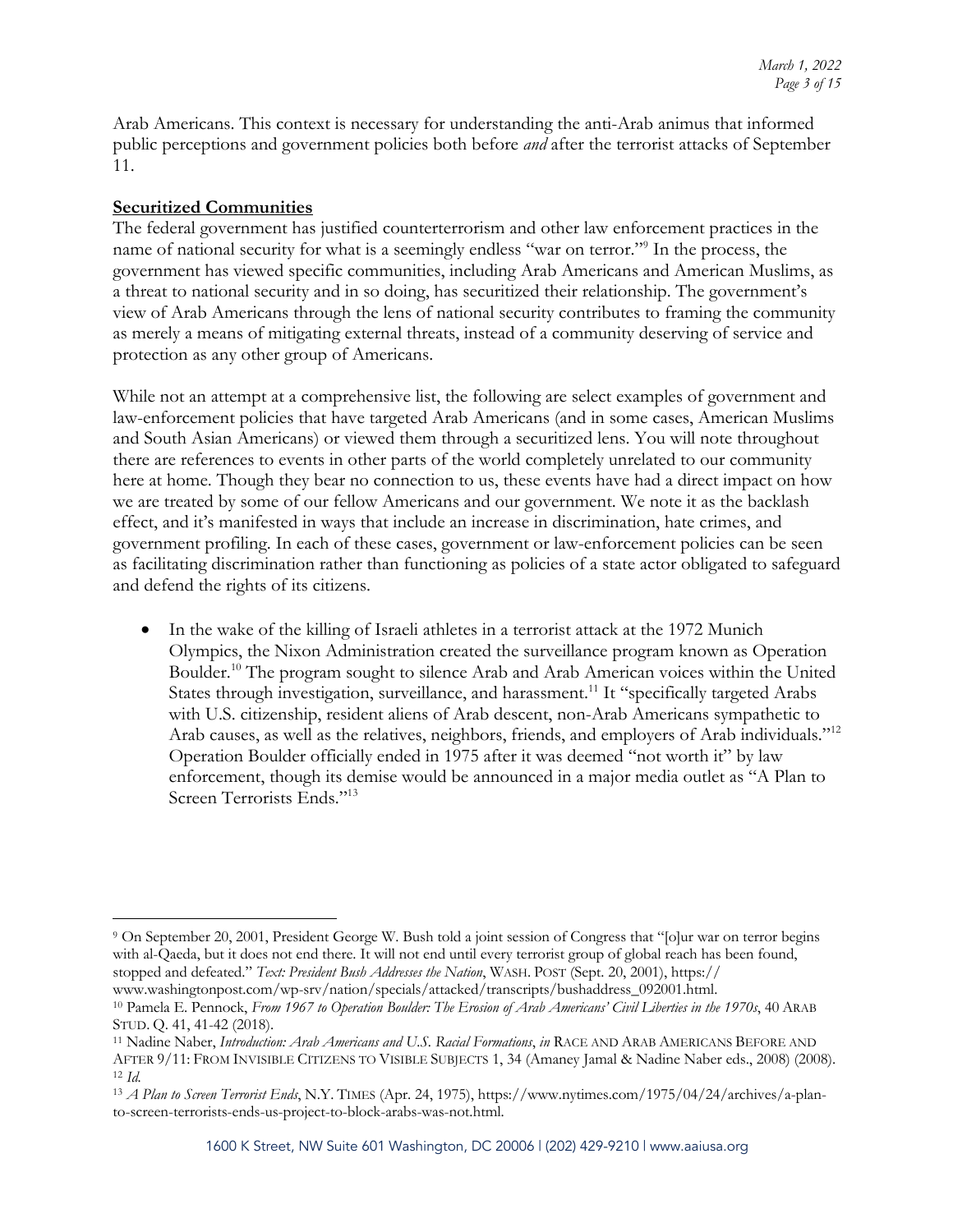- In 1987, seven Palestinian men and a Kenyan woman were arrested in Los Angeles for distributing a magazine of the Popular Front for the Liberation of Palestine,<sup>14</sup> an organization then considered an advocate for world communism. For the students, known as the "L.A. 8," this was a deportable offense under the McCarthy-era McCarran-Walter Act. In 1989, a federal judge declared the charges unconstitutional and, in 1990, Congress repealed the Act. However, two members of the L.A. 8 faced the continued threat of deportation for decades until the government finally ended their effort to deport them in 2007. FBI Director William H. Webster noted they had not engaged in illegal activity and if they had been U. S. citizens, "there would not have been a basis for their arrest."15 The *New York Times* called it a "shameful prosecution."<sup>16</sup> The case of the L.A. 8 is well known among Arab Americans. First, it targeted pro-Palestinian activists and raised the question of whether Arab immigrants or Arab Americans who advocated for Palestinian human rights were indeed protected by the same constitutional rights to free speech and association. Further, in proceedings of the case, it was discovered that the DOJ had a plan for a detention camp called, "Alien Terrorists and Undesirables: A Contingency Plan." When admitting the plan into the record during a hearing on his Civil Liberties Act of 1987, then Congressman Norman Mineta, who was forcibly removed from his home with his family as a 10-year-old to be incarcerated during World War II at a Japanese American internment camp, offered the following: "A Department of Justice task force has proposed as legal and appropriate the mass round-up and incarceration of certain nationalities for vague security reasons. A camp has been identified in Louisiana, and rolls of barbed wire, cots, tents, et cetera, are already on the site, waiting for just a round-up. So this bill is not just about the past, it is about today and the future as well."<sup>17</sup>
- Although concerns about hate crimes against Arab Americans motivated the passage of the Hate Crime Statistics Act (HCSA) of 1990,<sup>18</sup> the FBI's hate crime reporting system did not officially include a category for anti-Arab hate crime until 2015.19 But as AAI discovered in 2018, prototypes for the reporting system developed shortly after the HSCA's passage included a specific anti-Arab hate crime category.<sup>20</sup> Notably, the FBI did not reference this history when it announced the new category in 2015, nor has it provided a public explanation for the category's initial removal.

<sup>14</sup> The organization was later added to the State Department's list of designated foreign terrorist organizations. *See Foreign Terrorist Organizations*, U.S. DEP'T OF STATE, BUREAU OF COUNTERTERRORISM, https://www.state.gov/foreign-terroristorganizations (last visited Feb. 28, 2022). 15 Alisa Solomon, *Remembering the L.A. <sup>8</sup>*, VILLAGE VOICE (Oct. 30, 2001), https://www.villagevoice.com/2001/10/30/

remembering-the-l-a-8.

<sup>16</sup> Editorial Board, *A Shameful Prosecution*, N.Y. TIMES (Feb. 14, 2007), https://www.nytimes.com/2007/02/14/opinion/

<sup>14</sup>wed3.html. 17 *Legislation to Implement the Recommendations of the Commission on Wartime Relocation and Internment of Civilians, Hearing Before the Subcomm. on Admin. L. & Governmental Rels. of the H. Comm. on the Judiciary*, 100th Cong. 56-104, 56 (1987) (statement of Rep. Norman Y. Mineta).

<sup>18</sup> *See supra* text accompanying notes 1-5.

<sup>19</sup> *See* Press Release, Fed. Bureau of Investigation, Lates Hate Crime Statistics Released (Nov. 14, 2016), https:// www.fbi.gov/news/stories/2015-hate-crime-statistics-released. 20 *See* ARAB AM. INST. FOUND., UNDERREPORTED, UNDER THREAT: HATE CRIME IN THE UNITED STATES AND THE

TARGETING OF ARAB AMERICANS, 1991-2016, at 72-82 (2018), https://www.aaiusa.org/library/under-reported-underthreat.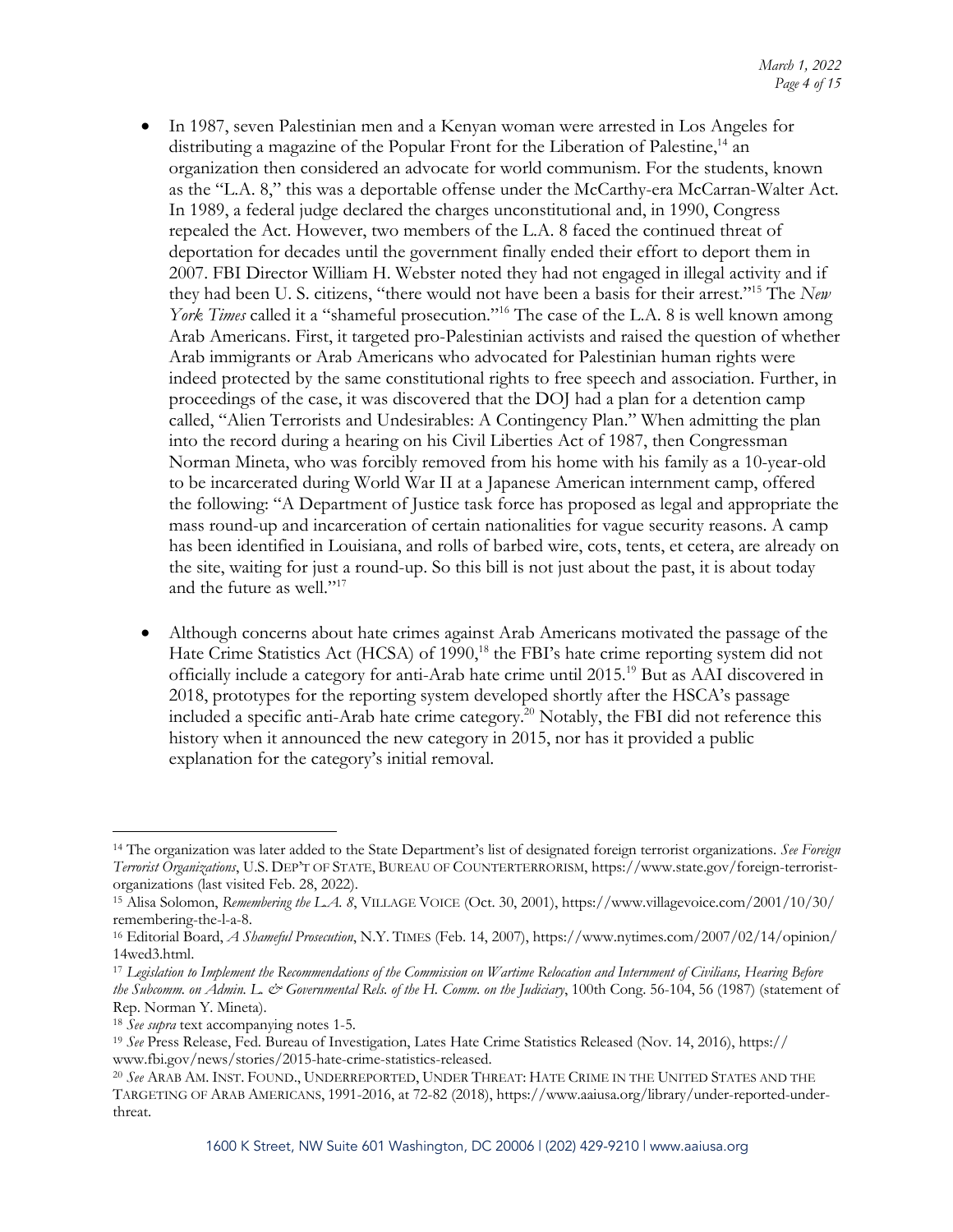- Even before the United States entered the combat phase of the Gulf War in January 1991, the FBI was visiting Arab Americans. Concurrent with their response to the surge in hate crimes targeting Arab Americans, the FBI deployed agents to conduct interviews with hundreds of leaders and advocates nationally. According to an official spokesperson, the FBI had "two mandates. One is to protect these people from any ignorant individuals who might try to injure them if hostilities with Iraq would break out. But we also have a mandate to deter terrorism."<sup>21</sup>
- Passed in response to the 1995 Oklahoma City bombing, a terrorist attack perpetrated by anti-government militia members, the Antiterrorism and Effective Death Penalty Act of 1996 established a new court where secret evidence could be used to deport non-citizens the government was accusing of terrorism related charges.<sup>22</sup> A 1998 report found that, of the twenty-five men targeted for deportation, all were Arab or Muslim.<sup>23</sup>
- After the terrorist attacks on September 11, 2001, a series of counter-terrorism policies targeted Arab Americans, including the FBI's interviewing of thousands of Arab Americans without particularized suspicion, and a "Special Registration" program known as National Security Entry-Exit Registration System (NSEERS), which required tens of thousands of male immigrants to be "fingerprinted, photographed and questioned by authorities."24 Of the twenty-five countries requiring registration (Afghanistan, Algeria, Bahrain, Bangladesh, Egypt, Eritrea, Indonesia, Iran, Iraq, Jordan, Kuwait, Lebanon, Libya, Morocco, North Korea, Oman, Pakistan, Qatar, Saudi Arabia, Somalia, Sudan, Syria, Tunisia, United Arab Emirates, and Yemen), all but one was Arab or majority Muslim. By the time NSEERS was suspended in 2011 and finally dismantled in December 2016, 80,000 people were required to register and thousands were deported.25 The NSEERS program did not result in a single terrorism conviction<sup>26</sup>
- First issued in 2003<sup>27</sup> and updated in 2014,<sup>28</sup> Department of Justice (DOJ) guidance on lawenforcement profiling creates exceptions in relation to national security, border security, and local law enforcement. Specifically, the loopholes in the guidance allow for continued profiling for screenings at the border, intelligence operations and national security, or state and local law enforcement when not part of federal crime task forces. In addition to being unlawful, we believe profiling to be ineffective, causing harm to the individuals and

https://www.nytimes.com/2006/06/12/us/12arabs.html.

<sup>21</sup> Lisa Belkin, *For Many Arab Americans, F.B.I. Scrutiny Renews Fears*, N.Y. TIMES (Jan. 12, 1991), https:// www.nytimes.com/1991/01/12/us/for-many-arab-americans-fbi-scrutiny-renews-fears.html.

<sup>22</sup> *See* Lawrence E. Harkenrider, *Due Process or Summary Justice: The Alien Terrorist Removal Provisions Under the Antiterrorism and Effective Death Penalty Act of 1996*, 4 TULSA J. COMPAR. & INT'L L. 143, 144-46 (1996).

<sup>23</sup> Ronald Smothers, *U.S. Bars or Expels Suspect Immigrants on Secret Evidence*, N.Y. TIMES (Aug. 15, 1988), https://www.nytimes.com/1998/08/15/us/us-bars-or-expels-suspect-immigrants-on-secret-evidence.html. <sup>24</sup> Andrea Elliott, *After 9/11, Arab-Americans Fear Police Acts, Study Finds*, N.Y. TIMES (June 12, 2006),

<sup>25</sup> Ed Pilkington, *Registry Used to Track Arabs and Muslims Dismantled by Obama Administration*, GUARDIAN (Dec. 22, 2016), https://www.theguardian.com/us-news/2016/dec/22/nseers-arab-muslim-tracking-system-dismantled-obama. <sup>26</sup> *See id.* 

<sup>27</sup> U.S. DEP'T OF JUST., C.R. DIV., GUIDANCE REGARDING THE USE OF RACE BY FEDERAL LAW ENFORCEMENT AGENCIES (June 2003).

<sup>28</sup> U.S. DEP'T OF JUST., GUIDANCE FOR FEDERAL LAW ENFORCEMENT AGENCIES REGARDING THE USE OF RACE, ETHNICITY, GENDER, NATIONAL ORIGIN, RELIGION, SEXUAL ORIENTATION, OR GENDER IDENTITY (Dec. 2014).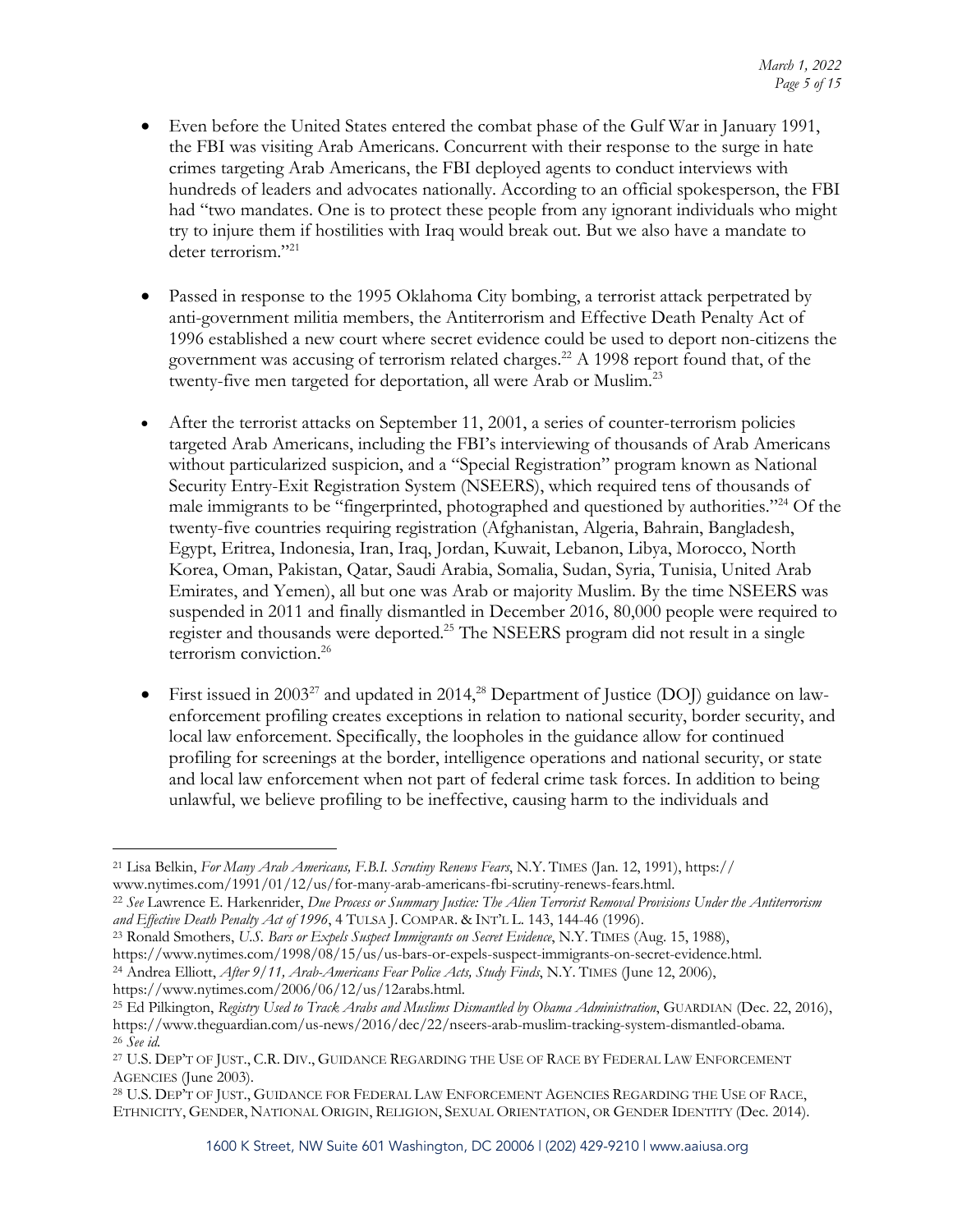communities profiled, while serving to distract officers from proper methods of law enforcement by treating entire groups of people as suspect.

- With the USA PATRIOT Act of 2001 and the FISA Amendments Act of 2008, Congress passed national security legislation empowering the executive branch to conduct mass surveillance of American citizens and lawful permanent residents.<sup>29</sup> A new addition to FISA known as Section 702 increased the government's surveillance capabilities, removing the long-standing requirement that it obtain a warrant to monitor communications between U.S. persons and suspected foreign targets. <sup>30</sup> This form of warrantless surveillance resulted in the "incidental collection" of innocent Americans' communications.<sup>31</sup> While these policies are facially neutral with respect to ethnicity, the National Security Agency has been shown to use similar tools to target Arab Americans and American Muslims alike.<sup>32</sup>
- In 2003, the Terrorist Screening Center was created to monitor potential terrorist suspects and place individuals on a variety of watchlists for surveillance.<sup>33</sup> The fact of a person's presence on a list, and why a person was added, is not provided to listed individuals. Notably, Dearborn, Michigan, a city with approximately 100,000 residents and home to the largest concentration of Arab Americans in the country, was second only to New York City in the number of people on the watchlist.<sup>34</sup> To be clear, we are talking about Americans on watchlists of undetermined size, though some estimates have them at more than one million people, <sup>35</sup> without a process for redress.
- In 2004, it was learned through a Freedom of Information Act request that the Census Bureau had shared demographic data about Arab Americans with the Department of Homeland Security on at least two occasions, in 2002 and 2003. Without a Middle East and North Africa (MENA) category on the Census, it is well documented that Arab Americans are an undercounted community. Yet, DHS was provided with data showing cities with more than 1,000 Arab Americans and zip code-level data broken down by country of

<sup>29</sup> *See generally* EDWARD C. LIU, CONG. RSCH. SERV., FOREIGN INTELLIGENCE SURVEILLANCE ACT (FISA): AN Overview (Apr. 6, 2021), https://sgp.fas.org/crs/intel/IF11451.pdf.

<sup>30</sup> As defined in 22 U.S.C. § 6010, "U.S. persons" refers to U.S. citizens, lawful permanent residents, and corporations, organizations, and partnerships organized under U.S. law. *See also* BRENNAN CTR. FOR JUST., REDUCING "INCIDENTAL" COLLECTION UNDER FISA SECTION 702: A CRITICAL PROTECTION FOR AMERICANS (Oct. 2017),

https://www.brennancenter.org/sites/default/files/FISASection702ReducingIncidentalCollection.pdf.

<sup>31</sup> For up-to-date information and analysis related to Section 702, see *FISA: Section 702 Collection*, LAWFARE (Apr. 21, 2018), https://www.lawfareblog.com/topic/fisa-702-collection. 32 David Welna, *FBI, NSA Spied on American Muslims, Report Says*, NPR (July 10, 2014), https://www.npr.org/2014/

<sup>07/10/330325121/</sup>fbi-nsa-spied-on-american-muslims-report-says.

<sup>33</sup> *Terrorist Screening Center*, FED. BUREAU OF INVESTIGATION, https://www.fbi.gov/about/leadership-andstructure/national-security-branch/tsc (last visited Feb. 27, 2022).

<sup>34</sup> Christopher Matias et al., *The City that Bears the Brunt of the National Terror Watchlist*, ARAB AM. NEWS (Oct. 04, 2017), https://www.arabamericannews.com/2017/10/04/the-city-that-bears-the-brunt-of-the-national-terror-watchlist.

<sup>35</sup> *See* Timothy Bella, *The FBI's Terrorism Watchlist Violates the Constitution, Federal Judge Says*, WASH. POST (Sept. 5, 2019), https://www.washingtonpost.com/nation/2019/09/05/fbi-terror-watch-list-unconstitutional.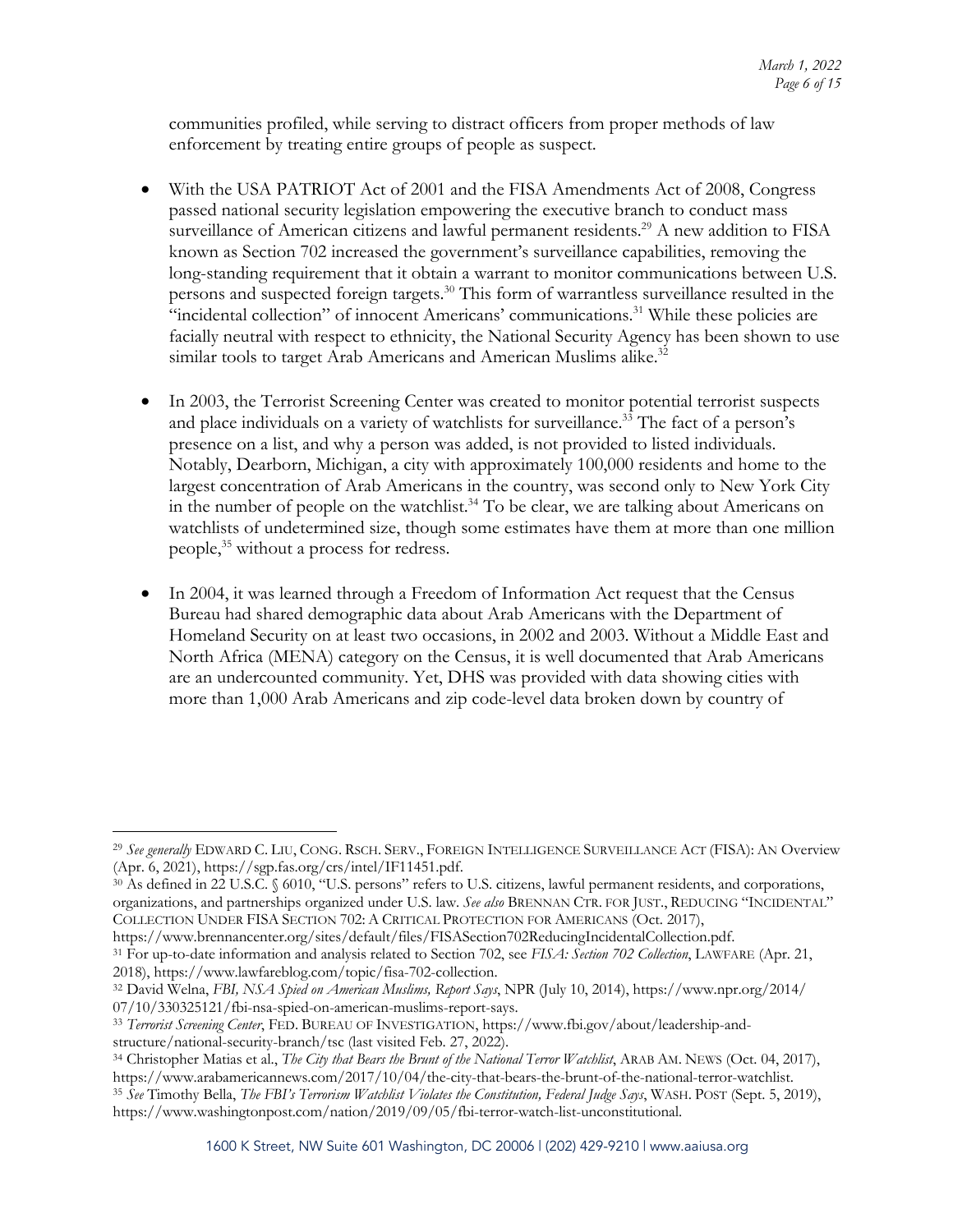origin.<sup>36</sup> As a result, the Census Bureau revised its policy on what it called "sensitive populations."37

- In 2011, the Associated Press published an investigative report on New York Police Department (NYPD) counterterrorism and surveillance programs that directly targeted Arab American Muslim businesses, mosques, and communities in New York and New Jersey in the immediate aftermath of 9/11. <sup>38</sup> The revelations of the breadth and depth of the NYPD's surveillance program were shocking, with use of widespread "ethnic mapping," and reporting on innocent people going about their daily routines. The NYPD's spying program and others like it are not only unconstitutional, but are also ineffective and significantly harmful to the communities they infiltrate. Not a single lead on terrorist operations resulted from NYPD's spying activities.<sup>39</sup>
- In 2011, the Obama Administration released the "Strategic Implementation Plan for Empowering Local Partners to Prevent Violent Extremism in the United States." The plan was introduced as a domestic counterterrorism strategy and became the foundation for the federal government's Countering Violent Extremism (CVE) programs.<sup>40</sup> In 2016, DHS began the Interagency CVE Task Force, which essentially approached community outreach to American Muslim communities as part of counterterrorism programming. Beyond the serious issue of the lack of an evidence-based foundation for CVE, these programs sought to deputize local community members and organizations to surveil their own communities on behalf of the U.S. government. The FBI itself described CVE as designed to "strengthen our investigative, intelligence gathering, and collaborative abilities to be proactive in countering violent extremism."41
- In 2011, a series of reports by an investigative journalist exposed biased FBI counterterrorism training material. <sup>42</sup> Characterizing American Muslims and Arab Americans as prone to violence, some of the material's "highlights" include statements that "mainstream American Muslims are likely to be terrorist sympathizers," comparisons between Islam and the Death Star from Star Wars, and assertions that the "Arab mind" is "swayed more by ideas than facts," and that unlike the "Western Mind" being "even keel,"

<sup>37</sup> Lynette Clemetson, *Census Policy on Providing Sensitive Data Is Revised*, N.Y. TIMES (Aug. 31, 2004), https:// www.nytimes.com/2004/08/31/us/census-policy-on-providing-sensitive-data-is-revised.html.

<sup>38</sup> *See Highlights of AP's Pulitzer Prize-winning Probe into NYPD Intelligence Operations*, ASSOCIATED PRESS, https://www.ap.org/about/awards-and-recognition/highlights-of-aps-pulitzer-prize-winning-probe-into-nypdintelligence-operations (last visited Feb. 27, 2022); David Crary, *AP Series About NYPD Surveillance Wins Pulitzer*, ASSOCIATED PRESS (Apr. 16, 2012), https://www.ap.org/ap-in-the-news/2012/ap-series-about-nypd-surveillance-winspulitzer.

<sup>39</sup> Matt Apuzzo & Joseph Goldstein, *New York Drops Unit that Spied on Muslims*, N.Y. TIMES (Apr. 15, 2014), https://www.nytimes.com/2014/04/16/nyregion/police-unit-that-spied-on-muslims-is-disbanded.html. 40 EXEC. OFF. OF THE PRESIDENT, STRATEGIC IMPLEMENTATION PLAN FOR EMPOWERING LOCAL PARTNERS TO PREVENT VIOLENT EXTREMISM IN THE UNITED STATES 3 (Dec. 2011), https://obamawhitehouse.archives.gov/ sites/default/files/sip-final.pdf.

<sup>36</sup> Lynette Clemetson, *Homeland Security Given Data on Arab-Americans*, N.Y. TIMES (July 30, 2004), https:// www.nytimes.com/2004/07/30/us/homeland-security-given-data-on-arab-americans.html.

<sup>41</sup> FAIZA PATEL & MEGHAN KOUSHIK, BRENNAN CTR. FOR JUST., COUNTERING VIOLENT EXTREMISM 23 (2017), https://www.brennancenter.org/sites/default/files/publications/Brennan%20Center%20CVE%20Report\_0.pdf. <sup>42</sup> Spencer Ackerman, *FBI 'Islam 101' Guide Depicted Muslims as 7th-Century Simpletons*, WIRED (July 27, 2011), https://www.wired.com/2011/07/fbi-islam-101-guide.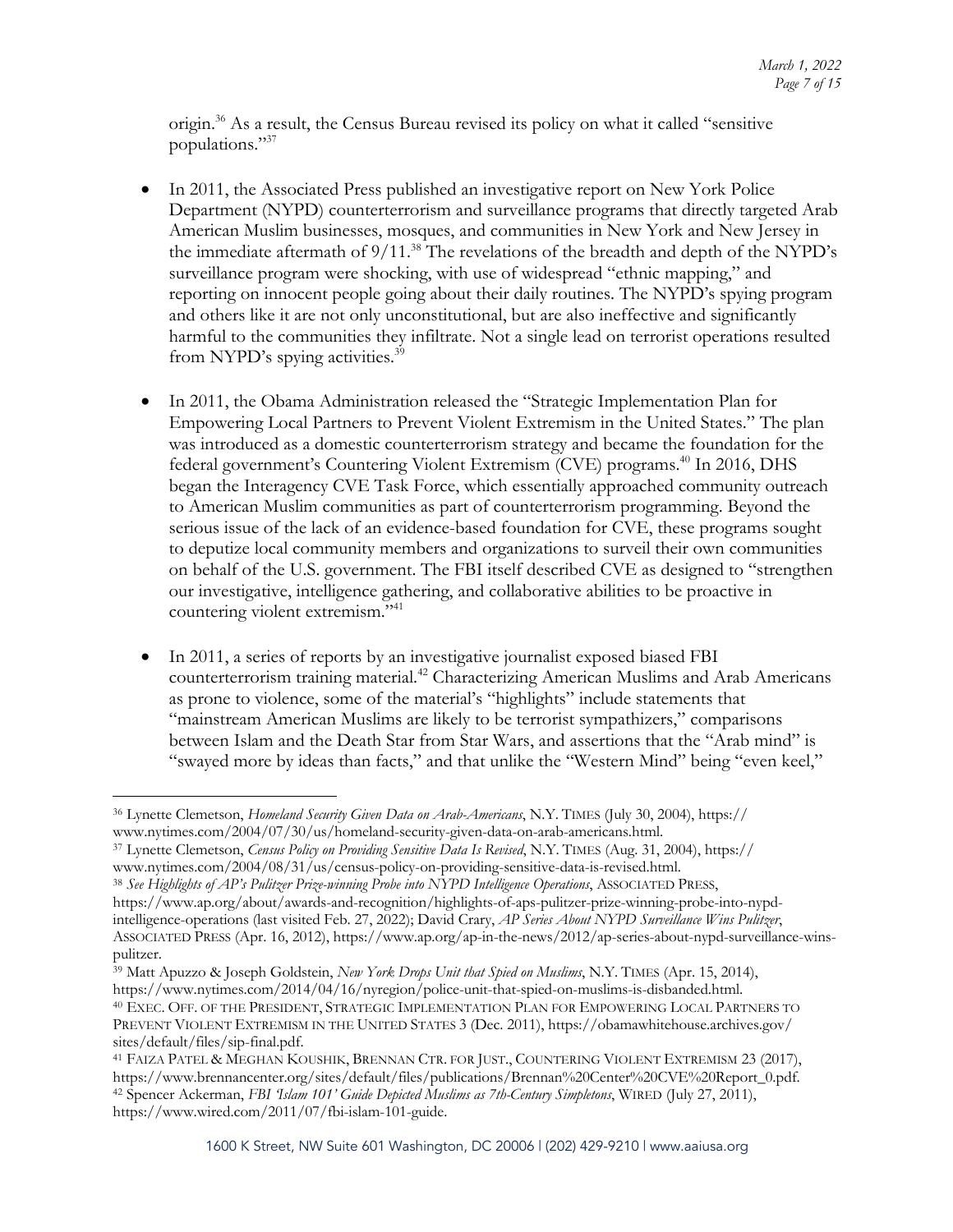in the Arab world, "Outbursts and Loss of Control [is] Expected."43 Various government officials, including then FBI Director Robert Mueller, distanced themselves from the material and asserted they did not represent the government's views accurately. The FBI conducted a review of 160,000 pages of material and more than 1,000 slides or videos and removed 876 documents. <sup>44</sup> Though an important step, it was not clear how the material pulled would be removed or corrected for those who received the bias trainings, including state and local officials, and what steps were being taken to ensure anti-Muslim or anti-Arab material would not be used in the future.

- In 2017, the Department of Transportation issued two guidance documents to address the plentiful examples of discrimination on American airplanes. <sup>45</sup> The year prior, AAI held a congressional briefing entitled, "Flying While Arab, Muslim, Sikh, Italian Economist Doing Math." The briefing discussed the increase in cases of Arabs and Muslims, and those perceived to be either, being removed from airplanes or prevented from boarding. The reference in the title was to a case of an Italian economist whose differential equations were confused for Arabic by the passenger seated next to him and served as the grounds for his removal from plane. <sup>46</sup> The DOT guidance came years after complaints of discriminatory profiling from fellow passengers or airline employees who complained about their presence to the airlines themselves enforcing the discriminatory treatment with the removals. It is important to note these examples are in addition to the Transportation Security Administration's (TSA's) profiling of Arab Americans and American Muslims being subjected to "random" secondary screening.<sup>47</sup>
- In 2018, the Trump Administration announced that it would investigate thousands of decades-old fingerprints to identify and rescind the citizenship of U.S. citizens whose naturalization forms may have included false information.<sup>48</sup> This was an attempt to relaunch Operation Janus, a DHS program disbanded in 2016.49 Troublingly, the program appeared to target South Asian, Arab, or Muslim men, <sup>50</sup> and between 2017 and 2018, many cases stemming from the operation "involve[d] people whose histories raise no national-security concerns."<sup>51</sup>

https://www.transportation.gov/airconsumer/guidance-airline-personnel-non-discrimination-air-travel.<br><sup>46</sup> Steph Solis, *Professor Suspected of Being a Terrorist Because of a Math Equation*, USA TODAY (May 7, 2016),<br>https:/

<sup>47</sup> See Michael S. Schmidt & Eric Lichtblau, Racial Profiling Rife at Airport, U.S. Officers Say, N.Y. TIMES (Aug. 11, 2012),

<sup>43</sup> Spencer Ackerman, *FBI Taught Agents They Could 'Bend or Suspend the Law*.*'* WIRED (Mar. 28, 2012),

https://www.wired.com/2012/03/fbi-bend-suspend-law. 44 *See Oversight of the Federal Bureau of Investigation, Hearing Before the H. Comm. on the Judiciary*, 112th Cong. (2012).

<sup>45</sup> U.S. DEP'T OF TRANSP., GUIDANCE FOR AIRLINE PERSONNEL ON NON-DISCRIMINATION IN AIR TRAVEL (2017),

https://www.nytimes.com/2012/08/12/us/racial-profiling-at-boston-airport-officials-say.html?\_r=0.<br><sup>48</sup> Nick Miroff, *Scanning Immigrants' Old Fingerprints*, U.S. Threatens to Strip Thousands of Citizenship, WASH. POST (Jun 2018), https://www.washingtonpost.com/world/national-security/scanning-immigrants-old-fingerprints-us-threatensto-strip-thousands-of-citizenship/2018/06/13/2230d8a2-6f2e-11e8-afd5-778aca903bbe\_story.html.

<sup>49</sup> *Id.*; *see also* U.S. DEP'T OF HOMELAND SEC., OFF. OF INSPECTOR GEN., POTENTIALLY INELIGIBLE INDIVIDUALS HAVE BEEN GRANTED U.S. CITIZENSHIP BECAUSE OF INCOMPLETE FINGERPRINT RECORDS 7 (Sept. 8, 2016),

https://www.oig.dhs.gov/assets/Mgmt/2016/OIG-16-130-Sep16.pdf. 50 *See* Tina Vasquez, *Trump Administration Is Conflating Immigration with Terrorism at the Expense of Domestic Threats*, REWIRE NEWS GRP. (Feb. 15, 2018), https://rewirenewsgroup.com/article/2018/02/15/trump-administration-conflatingimmigration-terrorism-expense-domestic-threats.

<sup>51</sup> Seth Freed Wessler, *Is Denaturalization the Next Front in the Trump Administration's War on Immigration?*, N.Y. TIMES (Dec. 19, 2018), https://www.nytimes.com/2018/12/19/magazine/naturalized-citizenship-immigration-trump.html.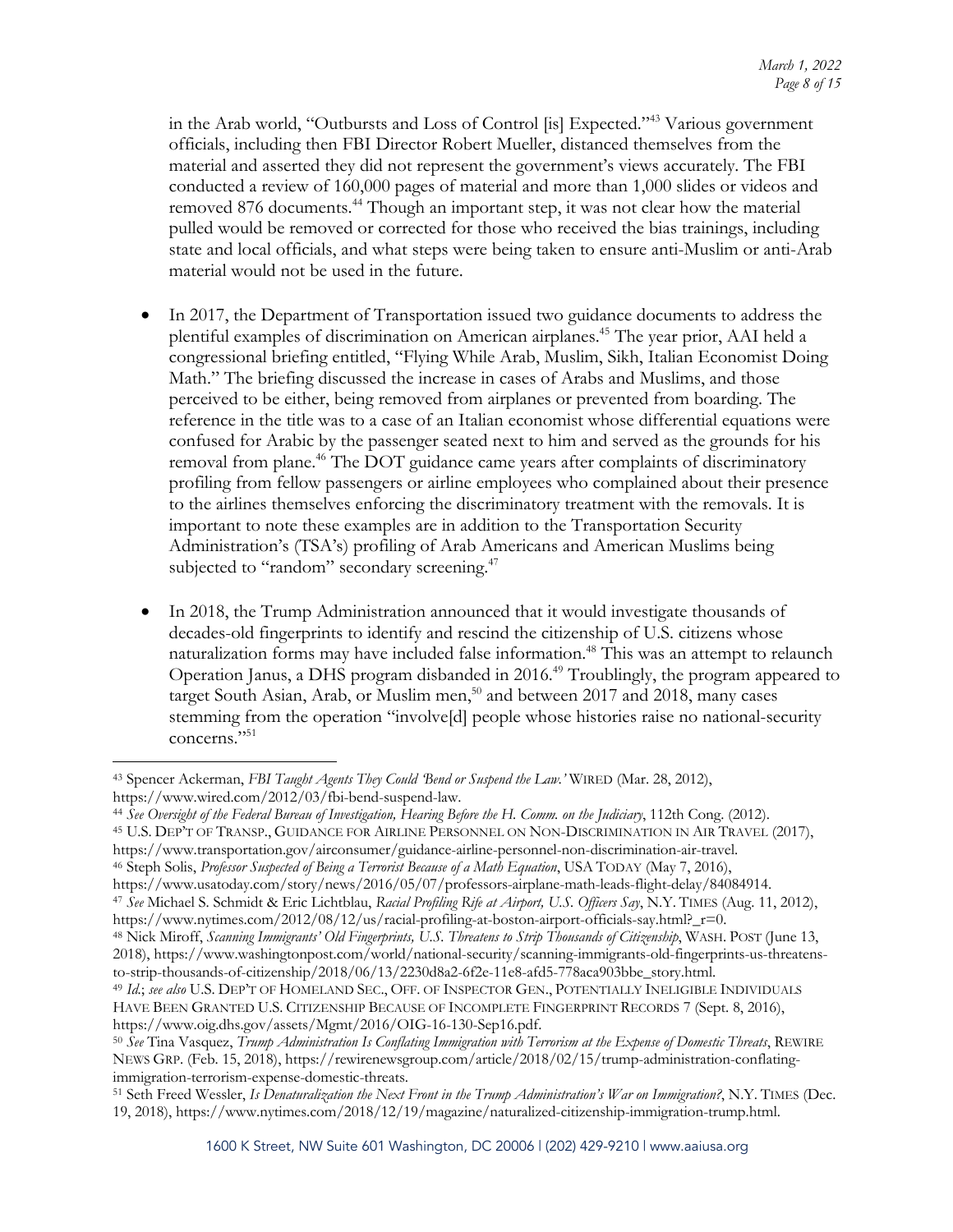- In 2016, as a presidential candidate, Donald Trump advocated for warrantless surveillance of U.S.-based mosques,<sup>52</sup> openly considered a database of American Muslims and Syrian refugees,53 and called for a "total and complete shutdown of Muslims entering the United States . . . ."54 During his first week in office, President Trump signed Executive Order 13769, which suspended the entry of all refugees, regardless of nationality, and foreign nationals from six Arab countries and Iran, all of which are majority Muslim. <sup>55</sup> The Muslim Ban saw several revisions and a multitude of legal challenges but was ultimately upheld by the U.S. Supreme Court in *Trump v. Hawai'i.56* President Biden repealed the Muslim Ban by Executive Order, but the NO BAN Act has stalled in the Senate.<sup>57</sup>
- In 2021, the Biden Administration established the Center for Prevention Programs and Partnerships (CP3). While appearing to be an extension of the Obama Administration's Countering Violent Extremism (CVE) programs, <sup>58</sup> Biden Administration officials have distanced themselves from previous CVE efforts saying they have taken a new approach. However, like its predecessors, CP3 seems to rest on flawed concepts about "radicalization" that perpetuate stereotypes of communities and undermine public trust in government.59

These highlighted policies have served to only entrench suspicion of Arab Americans among their fellow Americans, including policy makers. The fact that a specific community is disparately impacted by such policies seems to be viewed as a necessary outcome of post-9/11 national security practices. This does harm both to the people from these communities and to the rights and liberties of all Americans.

Experiencing the resulting distrust, many Arab Americans have developed a skepticism toward the underlying motivations of government policies and officials, and thus are disincentivized from taking affirmative steps to interact with their government. This applies in cases where they may be the victim of discrimination or hate crimes. According to a 2006 study funded by the National Institute of Justice, "government and public reactions after September 11 have created a particular environment in which some Arab American communities have collectively experienced a form of

<sup>54</sup> Jessica Taylor, *Trump Calls for 'Total and Complete Shutdown of Muslims Entering' U.S.*, NPR (Dec. 7, 2015), https:// www.npr.org/2015/12/07/458836388/trump-calls-for-total-and-complete-shutdown-of-muslims-entering-u-s.<br><sup>55</sup> See Full Executive Order Text: Trump's Action Limiting Refugees into the U.S., N.Y. TIMES (Jan. 27, 2017),

<sup>56</sup> Adam Liptak & Michael D. Shear, *Trump's Travel Ban Is Upheld by Supreme Court*, N.Y. TIMES (June 26, 2018),

https://www.nytimes.com/2018/06/26/us/politics/supreme-court-trump-travel-ban.html. 57 *Biden Has Overturned Trump's 'Muslim Travel Ban.' Activists Say That's Not Enough*, NPR (Mar. 6, 2021),

https://www.npr.org/2021/03/06/974339586/biden-has-overturned-trumps-muslim-travel-ban-activists-say-thats-not-

<sup>59</sup> *Id.*; *see generally* FAIZA PATEL, BRENNAN CTR. FOR JUST., RETHINKING RADICALIZATION (2011), https:// www.brennancenter.org/sites/default/files/legacy/RethinkingRadicalization.pdf.

<sup>52</sup> Emily Stephenson & Amanda Becker, *Trump Backs Surveillance of Mosques Despite Criticism of Rhetoric*, REUTERS (June 15, 2016), https://www.reuters.com/article/us-usa-election/ trump-backs-surveillance-of-mosques-despite-criticism-ofrhetoric-idUSKCN0Z12AS.

<sup>53</sup> Jeremy Diamond, *Trump Doubles Down on Calls for Mosque Surveillance*, CNN (June 15, 2016), https://www.cnn.com/ 2016/06/15/politics/donald-trump-muslims-mosque-surveillance/index.html.

https://www.nytimes.com/2017/01/27/us/politics/refugee-muslim-executive-order-trump.html; Alan Yuhas & Mazin Sidahmed, *Is This a Muslim Ban? Trump's Executive Order Explained*, GUARDIAN (Jan. 31, 2017),

https://www.theguardian.com/us-news/2017/jan/28/trump-immigration-ban-syria-muslims-reaction-lawsuits.

enough.

<sup>58</sup> *See* HARSHA PANDURANGA, BRENNAN CTR. FOR JUST., COMMUNITY INVESTMENT, NOT CRIMINALIZATION 3-5 (June 17, 2021), https://www.brennancenter.org/our-work/research-reports/community-investment-not-criminalization.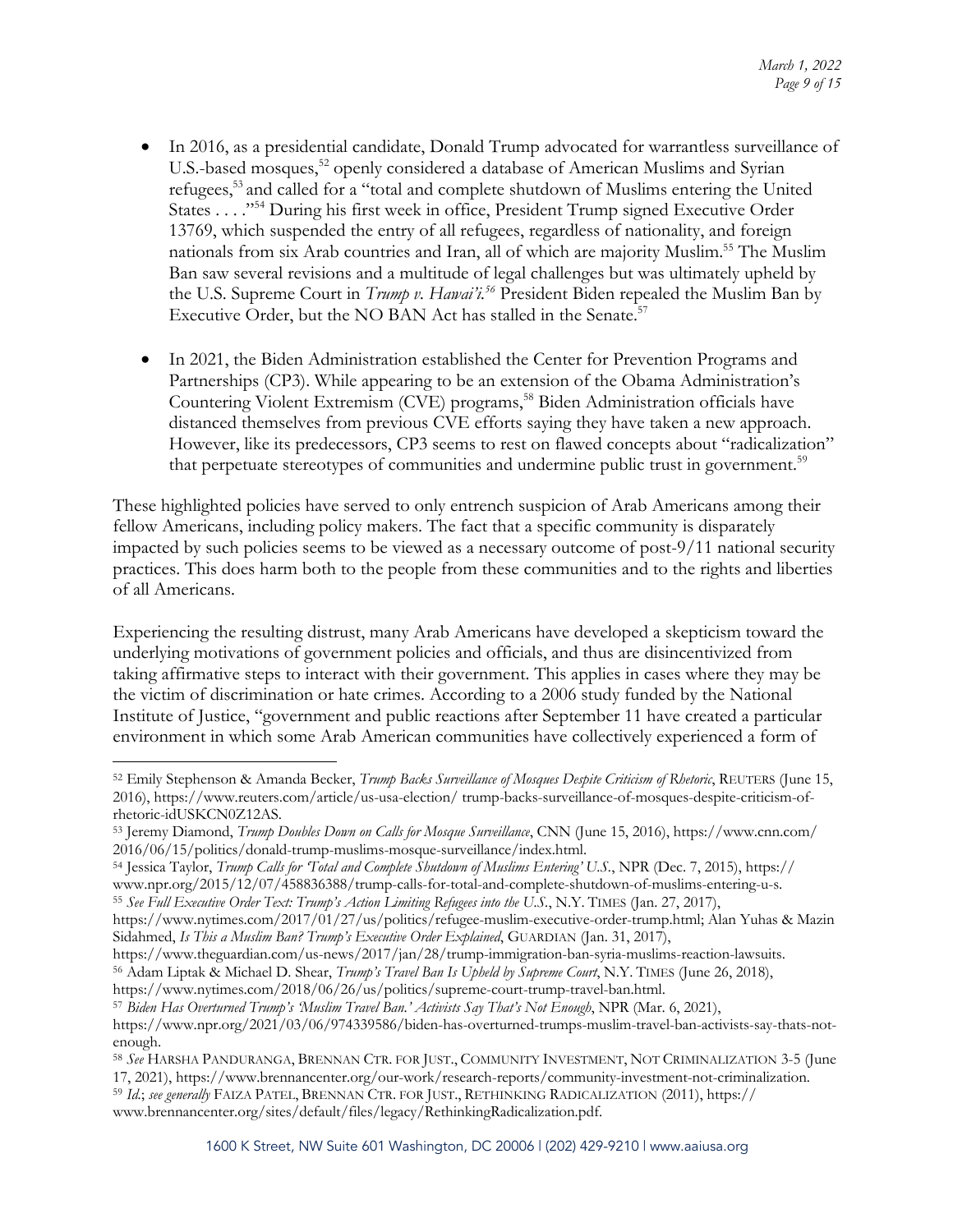cultural trauma, and in these concentrated communities, fear of being victimized by state-sponsored policies and practices is greater than fear of conventional hate or bias related violence."60 Like the bigotry, discrimination, and exclusion before it, government targeting of Arab Americans has negative impacts on public safety.

### **Anti-Arab Bigotry**

While this testimony has focused on government policies where the committee has direct jurisdiction, it is important to note that these policies also inform, and are themselves influenced by, anti-Arab bigotry. Negative portrayals of Arabs and Arab Americans are common. Both the entertainment industry and media outlets have played a significant role in either driving these negative portrayals or reinforcing them. Arabs and Muslims, two groups that are often falsely considered interchangeable, continue to be vilified on big and small screens alike. In the words of the late Jack Shaheen, who dedicated his life to examining and combating anti-Arab stereotypes in the media, "Arabs are the most maligned group in the history of Hollywood."61 While in recent years there have been increased depictions of Arabs as regular people (a decidedly sad threshold for certain), it will take a long time to overcome the harmful stereotypes of the historical depictions of undesirable characters, including dangerous terrorists.

The negative portrayal goes well beyond fiction. What emerges because of these stereotypes is an Arab and Muslim exception to the customary threshold of bigotry deemed appropriate for mainstream outlets. The news media's embrace of anti-Arab commentary is evident. When a commentator declared, "Arabs like to bomb crap and live in open sewage," his bigotry did not disqualify him from appearing on leading American media networks, from CNN to Fox News. <sup>62</sup> In the face of apparent pushback, a television personality lamented that "Forty-eight years ago in this country we could make fun of Arabs.  $\dots$  But now we can't. What has changed in America?"<sup>63</sup>

The impact of the normalization of anti-Arab bigotry by the media is sporadically visible in our political discourse as well. For example, during the 2008 presidential election, Republican nominee Senator John McCain was confronted on the campaign trail by a woman who said: "I can't trust Obama, . . . he's an Arab." Senator McCain challenged the bigotry inherent in her statement about then-candidate Barack Obama, and he was rightly acknowledged for it. However, his admirable instinct to defend Obama resulted in him harshly rejecting the "accusation" of Arab identity, stating, "No ma'am, no ma'am. He's a decent family man," without further explanation.<sup>64</sup> The impression left from this exchange was clear: being an Arab and decent were mutually exclusive terms.<sup>65</sup>

<sup>60</sup> NICOLE J. HENDERSON ET AL., VERA INST. OF JUST., LAW ENFORCEMENT & ARAB AMERICAN COMMUNITY RELATIONS AFTER SEPTEMBER 11, 2001: TECHNICAL REPORT 69 (June 2006), https://www.vera.org/publications/lawenforcement-arab-american-community-relations-after-september-11-2001-technical-report. 61 *Reel Bad Arabs: How Hollywood Vilifies a People: Transcript*, MEDIA EDUC. FOUND. (2006), http://www.mediaed.org/

transcripts/Reel-Bad-Arabs-Transcript.pdf. 62 Ben Shapiro (@benshapiro), TWITTER (Sept. 27, 2010, 3:06 PM), https://twitter.com/benshapiro/status/

<sup>25712847277?</sup>lang=en.

<sup>63</sup> Adam Serwer, *Loss of Liberty*, AM. PROSPECT (Jan. 19, 2010), https://prospect.org/article/loss-liberty./.

<sup>64</sup> Jane Kim, *Arab or Decent?*, COLUM. J. REV. (Oct. 14, 2008), https://archives.cjr.org/campaign\_desk/ arab\_or\_decent.php.

<sup>65</sup> *Id.*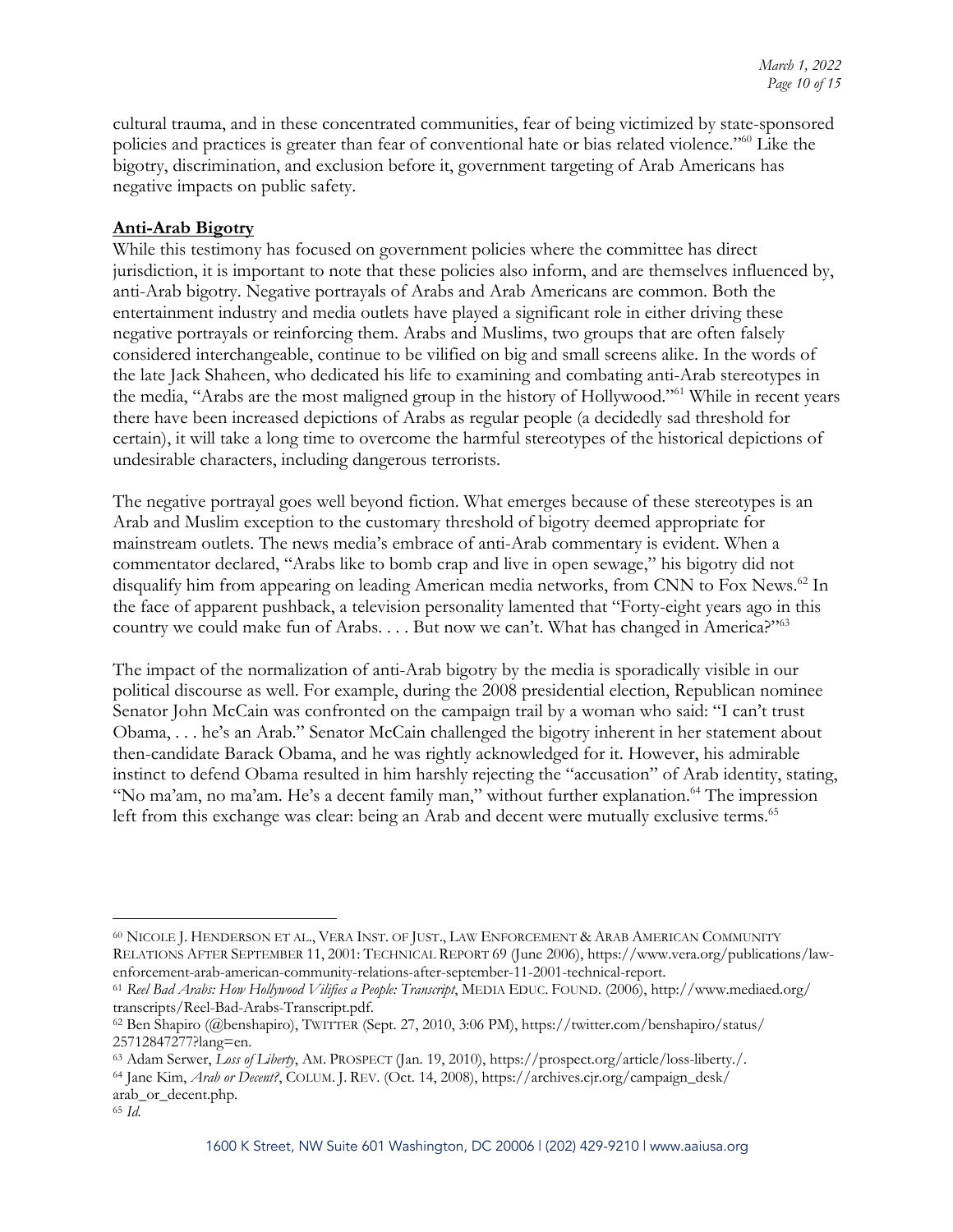The 2016 presidential election and the candidacy of Donald Trump would bring a newfound, noticeable increase in bigoted campaign rhetoric targeting many communities, particularly American Muslims.

Such stereotypes, particularly emanating from policy makers, are not without consequence. According to AAI polling, half of all Arab Americans have personally experienced discrimination in the past because of their ethnicity or country of origin, and sixty-two percent are concerned about future discrimination. When it comes to Arab Americans who are Muslim, that number jumps significantly, with nearly eight out of ten concerned about facing discrimination in the future.<sup>66</sup>

Given what AAI surveys of American attitudes show, these experiences or feelings are well founded. Since approval ratings have been tracked by AAI polling, the first time that a majority of Americans were found to hold favorable opinions of Arab Americans (52%) was in 2017.<sup>67</sup>

The depiction of Arabs in the entertainment industry, the often-biased reporting of news from the Arab world, and the unrelenting coverage of the indefinite "war on terror," with its ostensibly leading Arab or Muslim main characters, come together to produce a prejudice or distrust of Arab Americans in the most classic understanding of bigotry.

## **The Backlash Effect**

In addition to bigotry, Arab Americans often find themselves as targets because of events wholly unrelated to them and vulnerable to attack—both threats and targeted attacks—in the wake of developments in the Middle East or incidents of mass violence. The incident may be domestic or take place abroad, but if viewed as an issue related to national security, members of Muslim, Arab or South Asian (MASA) communities will feel the backlash effect. Episodic violence against immigrant communities has been evidenced after major events such as intense waves of immigration, World War II, and 9/11.<sup>68</sup> In these instances, hate is "redeployed as patriotic gestures."<sup>69</sup> The aftermath of 9/11, when communities perceived to be Arab or Muslim, including Sikh Americans, endured untold retaliatory violence, is a particularly salient example of the backlash. The violence prompted then FBI Director Robert Mueller to warn, "Such acts of retaliation violate federal law and, more particularly, run counter to the very principles of equality and freedom upon which our nation is founded."70

However, similar tides of antipathy, albeit less severe, date back to the 1970s with the oil embargo and the Iran hostage crisis. As one Arab American would explain it, "suddenly we were being held responsible for things we had nothing to do with and no control over and maybe didn't support in the first place."71

<sup>66</sup> ARAB AM. INST., THE ARAB AMERICAN VOTE: IDENTITY AND POLITICAL CONCERNS 14 (Oct. 25, 2016), https://www.aaiusa.org/library/the-arab-american-vote-2016.

<sup>67</sup> ARAB AM. INST., AMERICAN ATTITUDES TOWARDS ARABS AND MUSLIMS 5 (Dec. 5, 2017), https://www.aaiusa.org/ library/american-attitudes-towards-arabs-and-muslims-2017.

<sup>68</sup> Muneer Ahmad, *A Rage Shared by Law: Post-September 11 Racial Violence as Crimes of Passion*, 92 CAL. L. REV. 1259, 1284 (2004).

<sup>69</sup> *Id.* at 1307.

<sup>70</sup> *Some Arab-Americans Afraid to Go to Work – 2001-09-17*, VOICE OF AM. NEWS (Oct. 28, 2009, 9:33 AM), https://www.voanews.com/a/a-13-a-2001-09-17-26-some-66961257/378296.html.

<sup>71</sup> David Lamb, *Loyalty Questioned: U.S. Arabs Close Ranks Over Bias*, L.A. TIMES *(*Mar. 13, 1987).

https://www.latimes.com/archives/la-xpm-1987-03-13-mn-5585-story.html.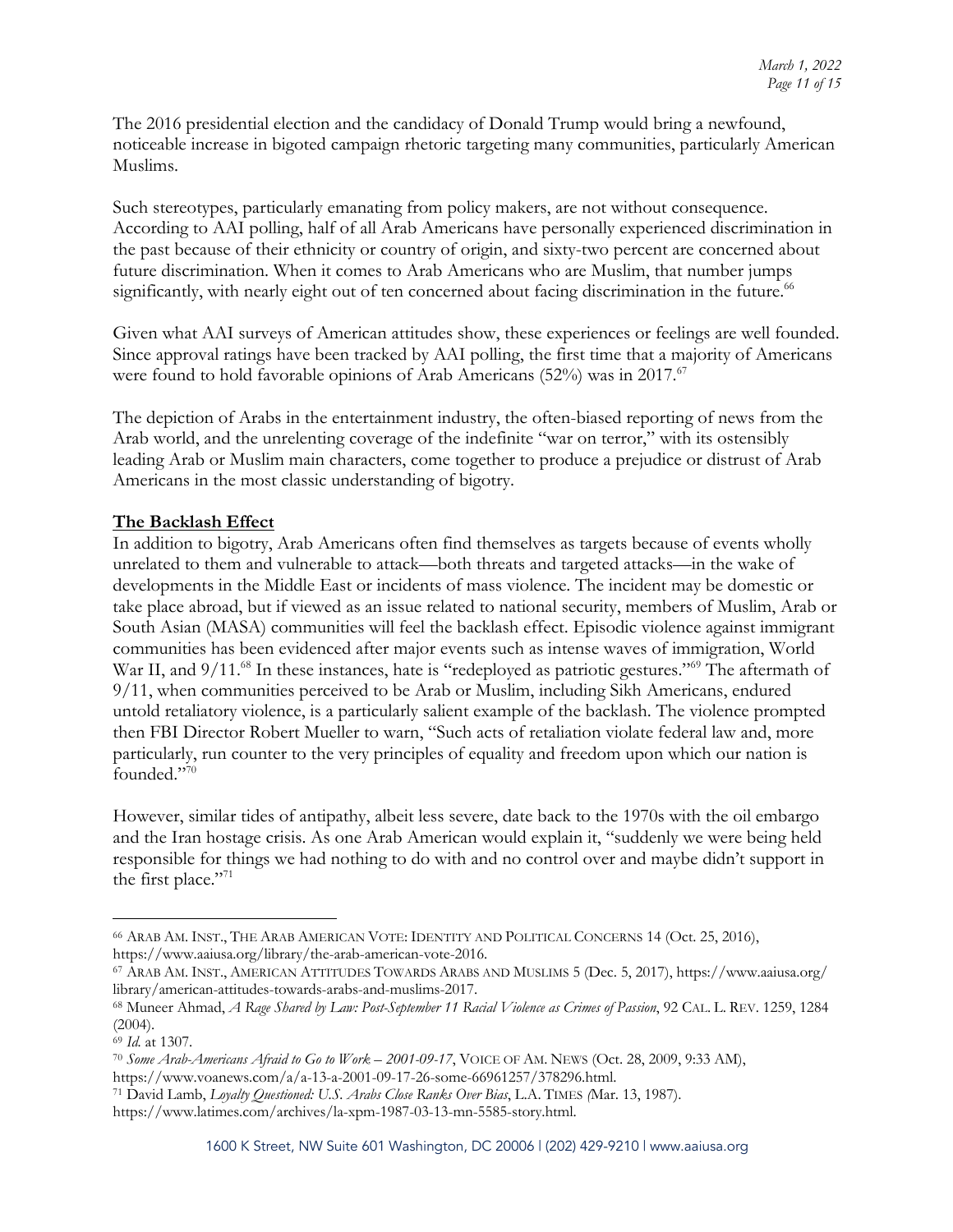It was not until 1990 in the aftermath of the Gulf War, and its dramatic increase in hate crime, that the backlash effect, which had been cemented in the Arab American experience, was so severe that President George H.W. Bush spoke out against it. After a meeting with community leaders, President Bush acknowledged the targeting of Arab Americans, stating, "I want this message to go out beyond this room—today some Americans are the victims of appalling acts of hatred. . . . Death threats, physical attacks, vandalism, religious violence, and discrimination against Arab-Americans must end. These hate crimes have no place in free society and we're not going to stand for them."<sup>72</sup>

Decades in the making, the backlash effect became common for Arab Americans, as well as members of the Muslim, Arab, and South Asian communities who would be equally subjected to its destructive impact. But the backlash following the terrorist attacks of September 11, 2001, would prove to be unprecedented. Four days after the terrorist attacks, Balbir Singh Sohdi, a Sikh American, was murdered in a violent hate crime in Arizona—the first of many.<sup>73</sup> According to FBI data, there was a fourfold increase in "Anti-Other Ethnicity" hate crimes, which anti-Arab hate crimes were classified as at the time, reported in 2001. <sup>74</sup> This data demonstrates with clarity the "retaliation" Director Mueller had condemned.

As noted, the backlash effect has meant that communities have continued to face bigotry, hostility, and sometimes violence in the wake of events unconnected to them, and that is not unique to Arab Americans. A contemporary example is found in the surge of hate crimes targeting Asian American and Pacific Islander (AAPI) communities during the COVID-19 pandemic. Another parallel involving AAPI communities can be found in the recently dismantled "China Initiative," a 2018 DOJ program that securitized Asian Americans or Asian immigrants by targeting them for investigation based on their national origin or "nexus to China."75

### **Looking forward**

From the perspective of a community that is both targeted by discrimination and government actions ostensibly designed to keep us all safe, we respectfully provide the following concrete recommendations. While not comprehensive, we believe these to be a good starting point.

• From the incarceration of Japanese Americans during World War II to the Trump Administration's Muslim Ban—our country has justified sweeping constraints on civil rights and civil liberties in the name of national security. While the present threat of white supremacist violence is not without precedent, the policy debate over how to address this threat has shifted from the paradigm of civil rights enforcement to a national security framework. As an organization that represents a securitized community, $\frac{7}{6}$  we believe it is

<sup>72</sup> President George H.W. Bush, Remarks at White House Briefing for Representatives of the Arab American Community (Sept. 24, 1990), https://www.presidency.ucsb.edu/documents/remarks-and-question-and-answer-sessionwhite-house-briefing-for-representatives-the-arab.

<sup>73</sup> Harmeet Kaur, *A Sikh Man's Murder at a Gas Station Revealed Another Tragedy of 9/11*, CNN (Sept. 11, 2021), https:// www.cnn.com/interactive/2021/09/us/balbir-singh-sodhi-9-11-cec/. 74 Curt Anderson, *FBI: Hate Crimes vs. Muslims Rise*, ASSOCIATED PRESS (Nov. 25, 2002), https://apnews.com/

article/5e249fb6e4dc184720e3428c9d0bd046.

<sup>75</sup> Ryan Lucas, *The Justice Department Is Ending Its Controversial China Initiative*, NPR (Feb. 23, 2022, 9:15 PM), https://

<sup>&</sup>lt;sup>76</sup> Responding to White Supremacist Violence: A Securitized Community's Perspective on Domestic Terrorism, ARAB AM. INST. (Jan. 9, 2021), www.aaiusa.org/library/responding-to-white-supremacist-violence.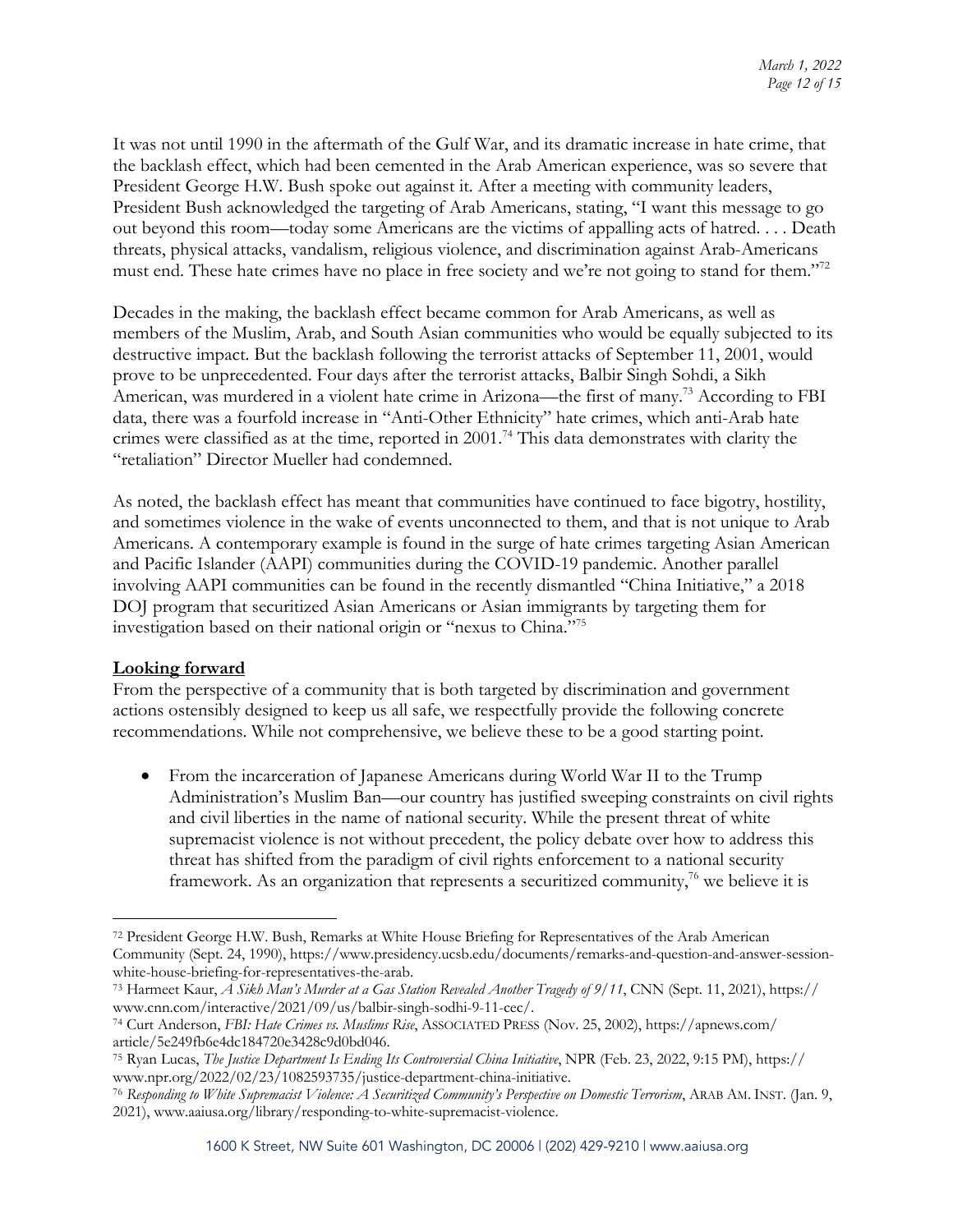imperative to ensure that impacted communities are protected through rigorous civil rights enforcement and not further harmed by historically flawed and discriminatory national security policies. This is why we believe we can respond to this increasing threat without creating a new charge of domestic terrorism.<sup>77</sup>

- Hate crime laws have evolved over time and—because of broad bipartisan and near unanimous support from Congress—now include the COVID-19 Hate Crime Act and the accompanying Khalid Jabara and Heather Heyer NO HATE Act.78 We believe this is an important first step toward achieving meaningful mandatory hate crime data collection and reporting. Congress must conduct oversight of the FBI's national hate crime reporting system, ensure that the DOJ provides information about the system as required by the Jabara-Heyer Act, and consider additional legislative approaches to improve state and local participation in the reporting process.
- Communities must have trust in their government to be able to report and respond to threats. A significant roadblock to establishing trust is the continued profiling of communities by law enforcement.<sup>79</sup> Past efforts to curb profiling, a practice that is both ineffective and discriminatory, have fallen short. In 2014, Attorney General Eric Holder released a revised Guidance Regarding the Use of Race by Federal Law Enforcement Agencies. The initial guidance was issued by Attorney General Ashcroft in 2003.<sup>80</sup> Yet the revised guidance contained significant loopholes. Specifically, that guidance excluded screenings at the border, intelligence operations and national security, or local law enforcement when not part of federal operations. To be effective, the federal government must finally ban profiling in any context, including but not limited to policing, immigration enforcement, border operations, ports of entry, and intelligence programming.<sup>81</sup> Further, we recommend legislation, such as the End Racial and Religious Profiling Act (ERRPA), which would apply profiling prohibitions to state and local law enforcement in all contexts.<sup>82</sup>
- To promote not only a better understanding of the threats facing communities, but also increased oversight of the federal government's expansive counter terrorism powers, Congress should pass the Domestic and International Terrorism DATA Act (H.R. 3106), which passed the House and was received in the Senate in October 2019. <sup>83</sup> The DATA Act would require DHS, DOJ, and the FBI to share detailed information about their counterterrorism efforts, including data on incidents, investigations, and prosecutions. This

<sup>77</sup> *See* Letter from Leadership Conf. on Civ. & Hum. Rts. et al. to Members of Congress (Jan. 19, 2021), http://civilrightsdocs.info/pdf/policy/letters/2020/No\_Domestic\_Terrorism\_Charge\_1\_21\_2021.pdf. 78 *See* Pub. L. No. 117-13, 135 Stat. 265 (2021).

<sup>79</sup> NICOLE HENDERSON ET AL., U.S. DEP'T OF JUST., OFF. OF JUST. PROGRAMS, POLICING IN ARAB-AMERICAN COMMUNITIES AFTER SEPTEMBER 11, at 8 (July 2008), https://www.ojp.gov/pdffiles1/nij/221706.pdf. 80 *See supra* text accompanying notes 27-28.

<sup>81</sup> *See* Press Release, ACLU, ACLU Response to Revised DOJ Guidance on the Use of Race by Federal Law Enforcement Agencies (Dec. 8, 2014), https://www.aclu.org/press-releases/aclu-response-revised-doj-guidance-userace-federal-law-enforcement-agencies.

<sup>82</sup> *See End Racial and Religious Profiling Act*, HUM. RTS. CAMPAIGN (Oct. 8, 2021), https://www.hrc.org/resources/endracial-religious-profiling-act.<br><sup>83</sup> H.R. 3106, 116th Cong. (2019). Similar legislation enacted as part of the National Defense Authorization Act of 2020,

though a positive start, did not go far enough to ensure accountability and congressional oversight of federal counterterrorism enforcement. *See* National Defense Authorization Act for Fiscal Year 2020, §§ 5601-5602, 133 Stat. 1198, 2153-59 (2020).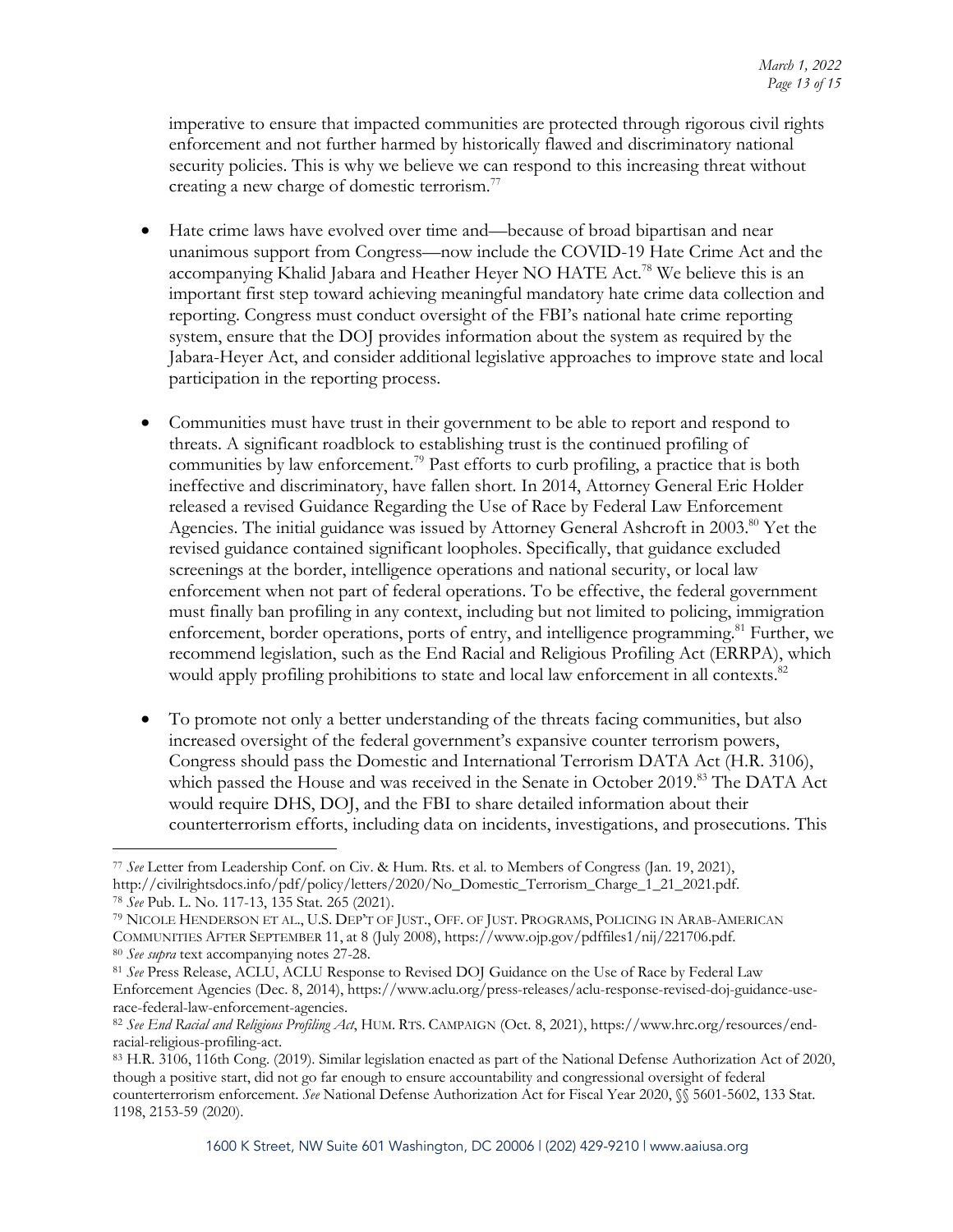legislation has three main requirements: (1) annual reporting on federal counterterrorism efforts, including domestic and international terrorism incidents, investigations, and prosecutions; (2) regular audits of federal reports to promote oversight and accountability of federal agencies; and (3) additional federal research on domestic and international terrorism.

- To ensure existing prevention efforts do not violate civil rights and liberties like the countering violent extremism programs that proceeded them, we recommend increased congressional oversight of DHS, including of the newly launched Center for Prevention Programs and Partnerships (CP3) and Targeted Violence and Terrorism Prevention (TVTP) programs, which have been found to be discriminatory and ineffective. Beyond the efficacy issue requiring measurable metrics for success, compelling congressional testimony and detailed reports from these programs outlining whether, when, and how demographic information, such as race, ethnicity, religion, or national origin, is used is crucial in providing stringent oversight.
- Finally, to reckon with the expansive authorities now in place, Congress should require a complete mapping of post-9/11 era programs and the impact they have had on communities. As has been noted, DHS is "the only government entity that, as part of its regular operations, conducts invasive physical searches of millions of Americans and their belongings each week without any predicate. It is also one of the only government agencies that retains huge amounts of data on individuals, using only 'implied consent' for justification."84 Mapping of DHS information collected, the purpose of its collection, how it is used within DHS, and if it is shared with local, state, or federal agencies, or foreign governments is critical to understanding the effect of DHS programs on all Americans, particularly those who have faced a disparate impact of counterterrorism policies, including Arab Americans, American Muslims, Black Americans, and Asian Americans.

### **Conclusion**

Many communities have experienced tangible harm from discriminatory government counterterrorism policies, ones that have often compromised our civil rights and civil liberties without increasing our safety. Over the course of the last twenty years, the federal government's counterterrorism authorities have expanded significantly, often with little oversight. <sup>85</sup> We believe the right time to examine the impact and effectiveness of these policies is before they are enacted and after they have been operational. Basically, it is always necessary to provide oversight of profiling, warrantless surveillance, denial of due process, and more. Relying on sunset provisions that ultimately receive insufficient scrutiny before they are reauthorized has not proven successful in response to the granting of overly broad authorities. Now, twenty years since 9/11, is also the right time to revisit policies put in place after a crisis. The protection of the fundamental rights of securitized communities, like Arab Americans, are certainly at stake, but so is our ability to protect the constitutional rights of all Americans and maintain a free society.

<sup>84</sup> Chappell Lawson & Alan Bersin, *The Future of Homeland* Security, *in* BEYOND 9/11: HOMELAND SECURITY FOR THE TWENTY-FIRST CENTURY 303 (Chappell Lawson et al. eds., 2020).

<sup>85</sup> *See Transparency & Oversight*, BRENNAN CTR. FOR JUST., www.brennancenter.org/issues/protect-libertysecurity/transparency-oversight (last visited Feb. 27, 2022).